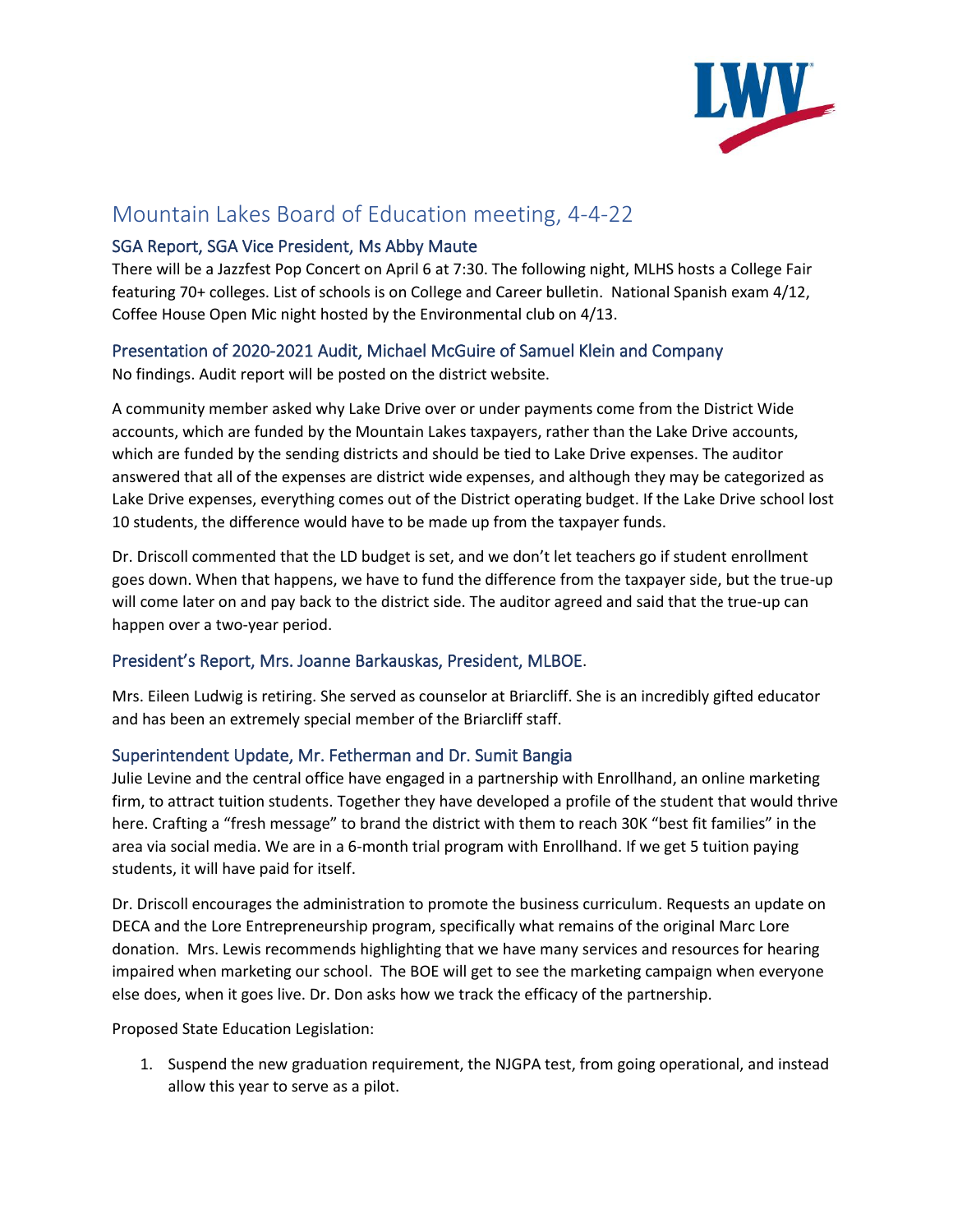

- 2. Mandatory filing of a FAFSA report as a graduation requirement, with an opt-out form being allowed for those who don't wish to file the FAFSA.
- 3. Expanding remote instruction. Currently, only allowed if the school is closed for three or more days. Proposed legislation (S464) would allow schools to pivot to remote for single-day closings (snow day).

College and Career fair on Thursday. Parents are welcome and encouraged. Summer Academy enrollment is open K-12. Classes are filling up.

Mrs. Lewis encourages the administration to push to eliminate the NJGPA as a graduation requirement because our kids have so much testing already, and we have so many other metrics to determine whether they are ready to graduate.

Mrs. Tucker asks what the driver behind a mandatory FAFSA is. Mr. Fetherman will find out and report back.

Final Coffee Talk of the year on 4/27/22, 9 am, virtual delivery.

## Report from the Business Administrator, Alex Ferreira

None

#### Items Minutes approved for 3/21/22

## Comments from the Public on Agenda only

A community member asked for Mr. Fetherman to report out to the public what the motivation behind the mandatory FAFSA requirement legislation is. Also stated that the website is not a good destination for prospective students because it is not current or in good shape. Why were hand carried motions not made public before they were voted on after exec last meeting. *New director of IT will work on the website. Sometimes the hand carry motions are a result of the executive session so maybe that is why it was done that way last time. Board members suggest using the students to help update the website.*

A community member asked why summer academy is only 5 weeks? Regarding Enrollhand, is there a selection process or a limit to the number of tuition students we will take? School media is often on one channel – it is best to use multiple channels with school media. *We switched from 6 to 5 weeks in 2019. There is an acceptance process. The HS is focusing on Instagram, not Facebook.* 

A community member stated that we don't decrease our teaching staff when our LD enrollment drops. But if a student leaves 2 months into the year, does the sending district pay for the whole year or only 2 months. When might we see a change in the "agenda items only" public comment. *We are not bound to keep teachers for 10 months, if necessary we do cut teachers if enrollment changes require it. We don't like to but we can. The sending district pays only for the time their student attends. Policy committee has discussed changing the agenda. They are sticking to agenda items only for the first comment session, but they are adding a comment session for students after the SGA report.*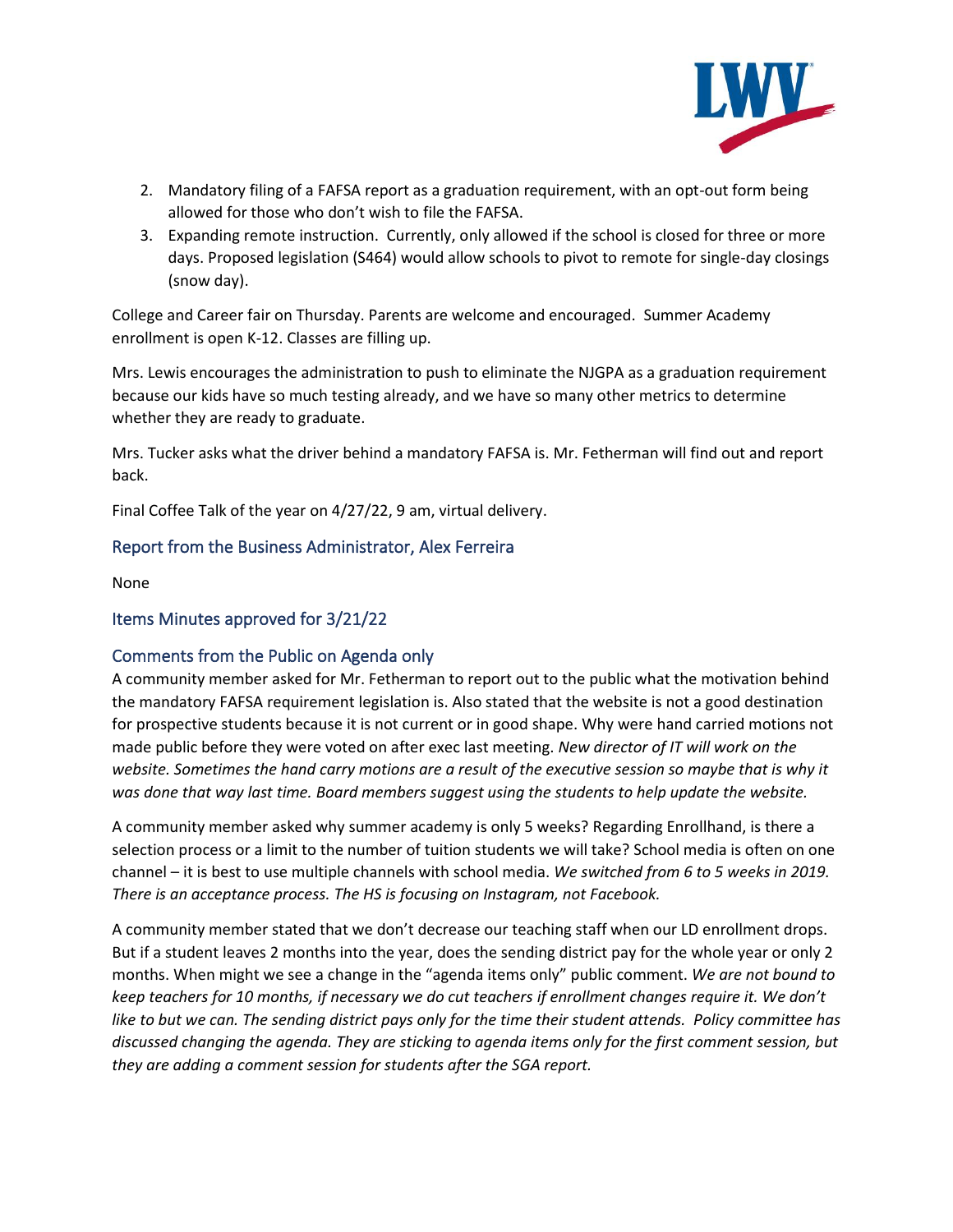

## Boonton Township Report, Johnathan LeVar, BT Representative

April 7 Shake Shack fundraiser, code "25donation" sends 25% of purchase goes to RVS. BTED Golf Outing on May 9<sup>th</sup>.

## Committee Reports

Policy Committee – Mrs. Parker reports that a revised Code of Conduct (not including honor code) was presented by Mr. Mangili and Mr. Searles. They updated dress code, no major changes. They will present at BOE and the public once it is finalized. They will work on honor code next. Adding student comment section to agenda. Policies for first read tonight are all mandatory updates from Strauss Esmay. The political activities policy was not changed but for changing the word "grounds" to "premises." They have also adopted updated regulations for Political Activities, which are separate from policy.

Personnel Committee – Dr. Don reports that they discussed the hiring timeline for Director of Guidance, Assistant Principal, and Supervisor of STEM. Plan to fill all roles mid to late May. The Director of Guidance posting was open for 10 days. There were 19 candidates in the initial pool, and we are interviewing 6 candidates. Once this job is filled, they will move on to posting for the High School Assistant Principal role. Mr. Fetherman will provide tenure recommendations by 4/15, in advance of 5/15 statutory deadline. Discussed overages and impact of decreasing enrollment. They are hoping to not cut any offerings, only sections offered. The board requests that the administration share with them which classes are not being offered next year and allow them to be a part of that deliberation.

Finance committee – Dr. Driscoll reports that they heard the audit report, no findings. Discussed the fund balance and how to maintain. Budget for 2022-23, appropriations are coming in over \$37million for fund 10, which is equal to our revenue. Discussed how to best share information on Lake Drive budget to increase transparency.

Negotiations – Dr. Driscoll reports they met with MLEA, proposals were exchanged, then had a face to face to clarify proposals. Will meet again on 5/3, and have scheduled 5/17, 5/25 to be available as needed.

Facilities – Mrs. Tucker reported that the tennis courts need work. To patch and repair will cost \$105K, resurfacing will cost much more, so the plan is to patch and repair. Wildwood playground dinosaur is gone. The playground committee continues to work on their plan. Inspection of bleachers is scheduled for the week after graduation. Integrated pest management records had to be remediated. That was done and they were reinspected last week. Category 13 license is now required for fertilization application. Mr. Dunn is looking into this. Referendum kitchen items will be ordered soon. Auditorium asbestos abatement over spring break. Lead water testing completed and awaiting results. Mr. Ferreira is in discussions with shared services committee to share the costs of the tennis courts repair.

## Liaison Reports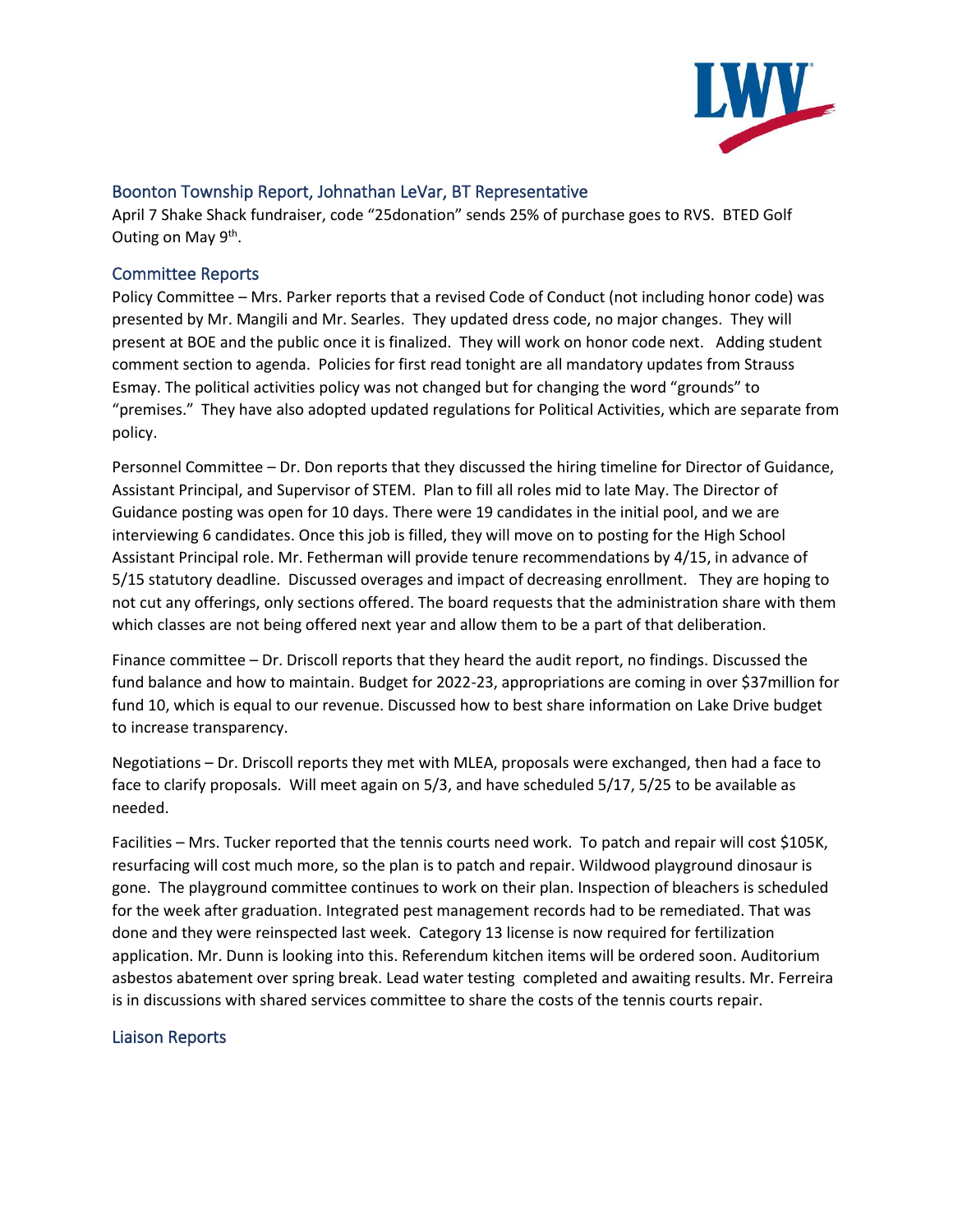

Home and School – Dr. McIntyre reports that they voted on their proposed slate for the 2022-23 year. Planning The Annual Teachers Recognition on Friday, June 3<sup>rd</sup>. School supplies fundraiser underway. HSA scholarship is open.

MLEF – Mrs. Erinn Tucker reports that the annual gala is planned for 4/29. Will auction off a Junior parking spot for next year, thanks to Mr. Mangili. Applications for grants will open after 4/29. Applications for micro grants launch after spring break. \$500 or less, teachers please apply.

## **Motions**

All voted on and approved. President Barkauskas expressed sincere appreciation and thanks to those teachers and staff resigning and retiring.

## New Business

Mrs. Parker asks the public to send comments to the board via email so that all board members are aware, not just the one you happen to see at the store. Participation fee for BC was initiated this year. Wants to be sure that it is being collected consistently. Asks Mr. Fetherman to report on that. Asks for follow up on activities and number of students. Policy states 10 students is the minimum to run an activity. Would like to track this.

Pending legislation about changing school start time, is there any news on this? Mr. Fetherman replies there are no imminent changes.

Dr. Don learned in governance training that many Boards review board goals every quarter as a good practice. What do we do? Mrs. Barkauskas feels they should engage in regular goal review.

# Comments and Requests from the Public

A community member stated that she agrees with Dr. Don that board goals should be reviewed regularly and in public. They used to be on the agenda for every meeting. Board retreats are great for boards. Regarding Code of Conduct, she hopes that Mr. Searles and Mr. Mangili met with students, parents, and staff in developing it. *Mrs. Parker says she thinks they have a group they were working with over the past year.* 

A community member who is an incoming freshman parent has not heard that any classes are not offered. Please tell us if anything isn't running for planning purposes. Let us know if a class is close to being able to run, maybe friends can help fill it out. On page 5 of agenda, item 5, estimated tuition rate, why is tuition rate lower than the cost of each student. *We round the tuition down to attract students.*

A community member asks what is the standard minimum and maximum for a class, or an activity to run? *For activity, it is minimum 10. For sports, it is "a team'" (depends on the sport). Mr. Fetherman will email the classroom numbers*.

# Meeting adjourned at 9:59 pm